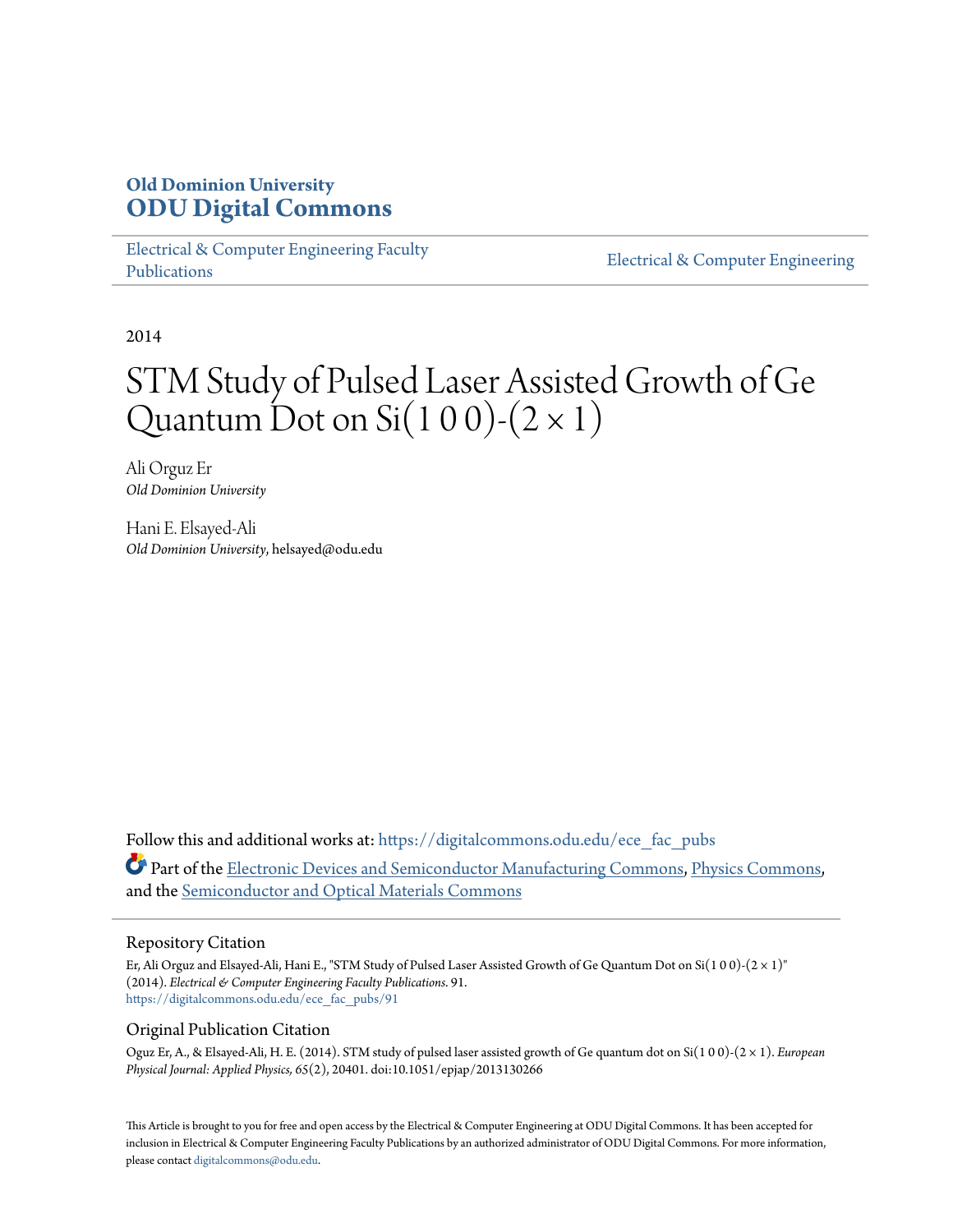#### Regular Article

## **STM study of pulsed laser assisted growth of Ge quantum dot on Si(1 0 0)-(2** *×* **1)**

Ali Oguz  $Er^1$  and Hani E. Elsayed-Ali<sup>2, a</sup>

<sup>1</sup> Department of Physics, Old Dominion University, Norfolk, 23529 VA, USA

<sup>2</sup> Department of Electrical and Computer Engineering and the Applied Research Center, Old Dominion University, Norfolk, 23529 VA, USA

Received: 3 June 2013 / Received in final form: 13 November 2013 / Accepted: 16 December 2013 Published online: 3 February 2014 – © EDP Sciences 2014

**Abstract.** Ge quantum dot formation on  $Si(1\ 0\ 0)$ - $(2 \times 1)$  by nanosecond pulsed laser deposition under laser excitation was investigated. Scanning tunneling microscopy was used to probe the growth mode and morphology. Excitation was performed during deposition using laser energy density of  $25-100 \text{ mJ/cm}^2$ . Faceted islands were achieved at a substrate temperature of ∼250 ◦C only when using laser excitation. The island morphology changes with increased laser excitation energy density although the faceting of the individual islands remains the same. The size of the major length of islands increases with the excitation laser energy density. A purely electronic mechanism of enhanced surface diffusion of the Ge adatoms is proposed.

#### **1 Introduction**

The growth of Ge quantum dots (QD) on silicon has attracted much attention due to Ge/Si QD applications in nanoelectronics and optoelectronic devices and the importance of this system in understanding heteroepitaxy [\[1\]](#page-6-0). Once the wetting layer is completed, the film grows as three-dimensional islands in order to relieve lattice strain. Some of the islands could be dislocation free but can develop misfit dislocations as their size grows due to strain [\[2\]](#page-6-1). In vapor-phase deposition, as the growth proceeds beyond the wetting layer, hut-shaped faceted islands develop. These are rectangular-shaped 105-faceted islands having a contact angle  $\sim 11°$  with {1 0 0} planes [\[2\]](#page-6-1). With the increase in Ge coverage, multifaceted, domeshape islands are observed to coexist with huts [\[3](#page-6-2)]. While the {105}-faceted huts have a 15–20 nm average size, the domes are mainly bound by steeper facets, such as {113} and  $\{1\ 0\ 2\}$ , making  $\sim 25^{\circ}$  and  $26^{\circ}$  with  $\{1\ 0\ 0\}$  planes, respectively, and have an average size of 50–100 nm [\[4\]](#page-6-3).

The morphological evolution of Ge islands is dependent on growth conditions [\[5\]](#page-6-4). Generally, increasing the substrate temperature above that needed for epitaxial growth at a certain coverage causes an increase in island size and height, a decrease in the number of islands, and their shape transition from hut to dome [\[6](#page-6-5)].

Low temperature thin film growth is important in microelectronic fabrication in order to avoid interdiffusion, which degrades the interface properties in multilayers. In Ge/Si, one way to suppress misfit dislocations is to lower the growth temperature [\[7\]](#page-6-6). Pulsed ion-beam irradiation during heteroepitaxy of Ge on Si led to modifying the average size and size distribution of Ge islands grown by molecular beam epitaxy (MBE) and post-deposition nanosecond pulsed laser treatment of Ge QD grown on Si reduced the QD surface density, modified their composition and increased their average size, making the QD size more uniform after the treatment [\[8\]](#page-6-7).

We have studied the effects of pulsed laser induced electronic excitations on the self-assembly of Ge QD on Si(1 0 0)-(2  $\times$  1) grown by pulsed laser deposition (PLD) [\[9](#page-6-8),[10\]](#page-6-9). Here we expand the scope of our previous observations with reflection high-energy electron diffraction (RHEED) by conducting an ultrahigh vacuum scanning tunneling microscopy (STM) study of the laser excitation effect on deposition at different laser energy densities. The effect of applying the excitation laser on the growth morphology is studied. The results are consistent with an electronically driven mechanism that increases surface diffusion of the Ge adatoms.

#### **2 Experiment**

Germanium quantum dots were grown in an ultrahigh vacuum (UHV) chamber ( $\sim 7 \times 10^{-11}$  Torr) by PLD equipped with STM. The Ge target was rotated at 6 rpm to minimize particle formation during deposition. The laser beam profile on target and target rotation speed were set such

<sup>a</sup> e-mail: helsayed@odu.edu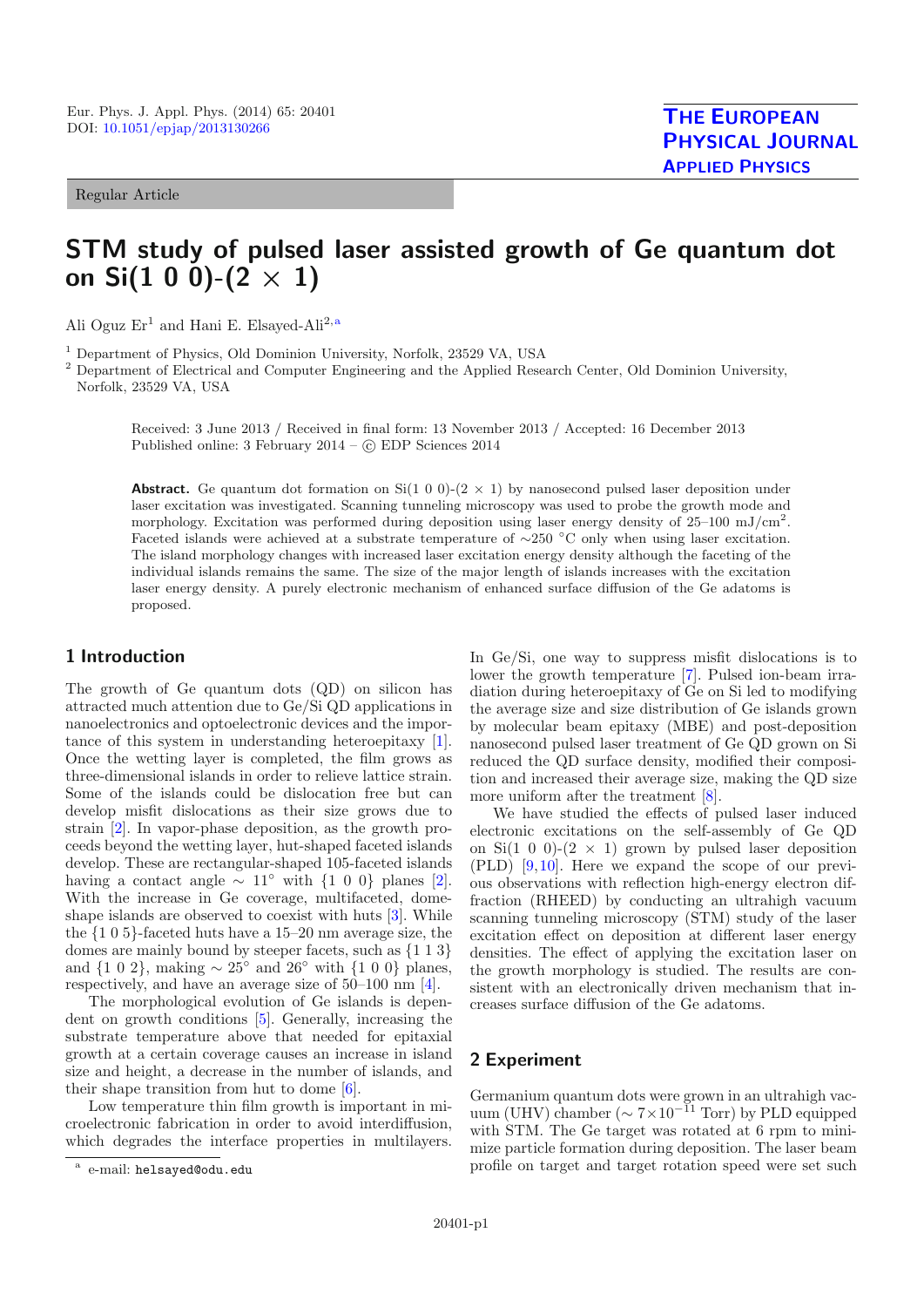that the spatial separation of the laser pulse spots on target were ∼0.6 of its full width at half-maximum (FWHM), resulting in ablation of the target surface by no more than two laser pulses. The Si(1 0 0) substrates (dimensions of 1.0 mm  $\times$  10 mm  $\times$  0.5 mm, *p*-type boron doped, resistivity 0.060–0.075  $\Omega$  cm, and miscut angle 0.38°) were chemically etched by using a modified Shiraki method before being loaded into the UHV chamber. The Ge target was a  $2''$  diameter disk,  $0.5$  mm thick, undoped *n*-type, with a resistivity of 45.0–58.7  $\Omega$  cm. After loading the target and substrate, the vacuum chamber was pumped down, baked for more than 24 h, and finally left to cool down to room temperature. The Si(1 0 0) substrate was degassed overnight at ∼ 700 ◦C and then flashed to  $\sim$  1200 °C for ∼60 s to obtain the  $(2 \times 1)$  reconstruction. The substrate was heated by direct current. The surface temperature was measured using a Mikron MI-GA15 pyrometer.

A Q-switched Nd:YAG (wavelength  $\lambda = 1064$  nm, FWHM of ∼40 ns, 10-Hz repetition rate) was split into an ablation beam and an excitation beam of nonequal powers by means of a half-wave plate and a thin film polarizing beam splitter. The *p*-polarized ablation beam was focused on the rotating Ge target to a spot size  $\sim$ 400 µm (measured at  $1/e$  of the peak value), resulting in a laser energy density of <sup>∼</sup>8 J/cm<sup>2</sup>. This resulted in a deposition rate of  $\sim$ 1.6 × 10<sup>-3</sup> ML/pulse (∼0.0016 ML/s), as determined from STM observation and confirmed by ex situ measurement by spectroscopic ellipsometry. The *s*-polarized excitation beam was left unfocused with a beam diameter of  $~\sim 6.0$  mm (measured at 1/e peak value) and was used to irradiate the sample surface. Both the ablation and the excitation laser beams were incident on the Ge target and Si substrate at 45◦.

#### **3 Results and discussions**

Ge deposition was conducted on a clean, reconstructed Si([1](#page-2-0) 0 0)-(2  $\times$  1). Figure 1 shows STM image of a 10  $\times$ 10 nm<sup>2</sup> area on the Si(1 0 0)-(2  $\times$  1) surface which reveals two kinds of steps and various kinds of defects. These local structures play an important role in semiconductor processing. The surface shows a step that has a mixed S*<sup>A</sup>* (smooth) and S*<sup>B</sup>* (ragged) character with dimer rows on upper and lower terraces and dimers rotated 90◦ relative to each other on consecutive terraces.

Figure [2](#page-2-1) shows two- and three-dimensional STM images obtained over an area 500 <sup>×</sup> 500 nm<sup>2</sup> after <sup>∼</sup>6 ML Ge growth on Si(1 0 0) at 250  $\degree$ C. The three-dimensional (3D) structures are multifaceted dome-like islands and have a wide distribution of sizes. Our previous RHEED results showed that for PLD at similar laser ablation conditions and Ge coverage, the Ge film does not grow epitaxially at a substrate temperature of 250 ◦C if the deposition is performed without electronic excitation of the substrate  $[9,11]$  $[9,11]$  $[9,11]$ . The RHEED pattern of the Si $(1\ 0\ 0)$ - $(2 \times 1)$  substrate at 250 °C was very similar to that at room temperature with exception of the small reduction in diffraction intensity due to the Debye-Waller factor.



**Fig. 1.** STM image of clean Si(1 0 0)-(2  $\times$  1) surface acquired over  $10 \times 10 \text{ nm}^2$  area.

<span id="page-2-0"></span>

<span id="page-2-1"></span>**Fig. 2.** STM image over  $500 \times 500$  nm<sup>2</sup> area deposited at 250  $^{\circ}$ C. (a) Two-dimensional image; (b) three dimensional image.

The growth was then repeated also with the substrate temperature at 250 ◦C but with applying excitation laser energy pulses with different laser energy densities. The effect of surface excitation on growth morphology was studied. In Figure [3,](#page-3-0) the excitation laser-energy density of  $75 \text{ mJ/cm}^2$  was used. The excitation laser energy density varied over the surface by ∼10% due to the spatial variation in the laser beam profile and pulse-to-pulse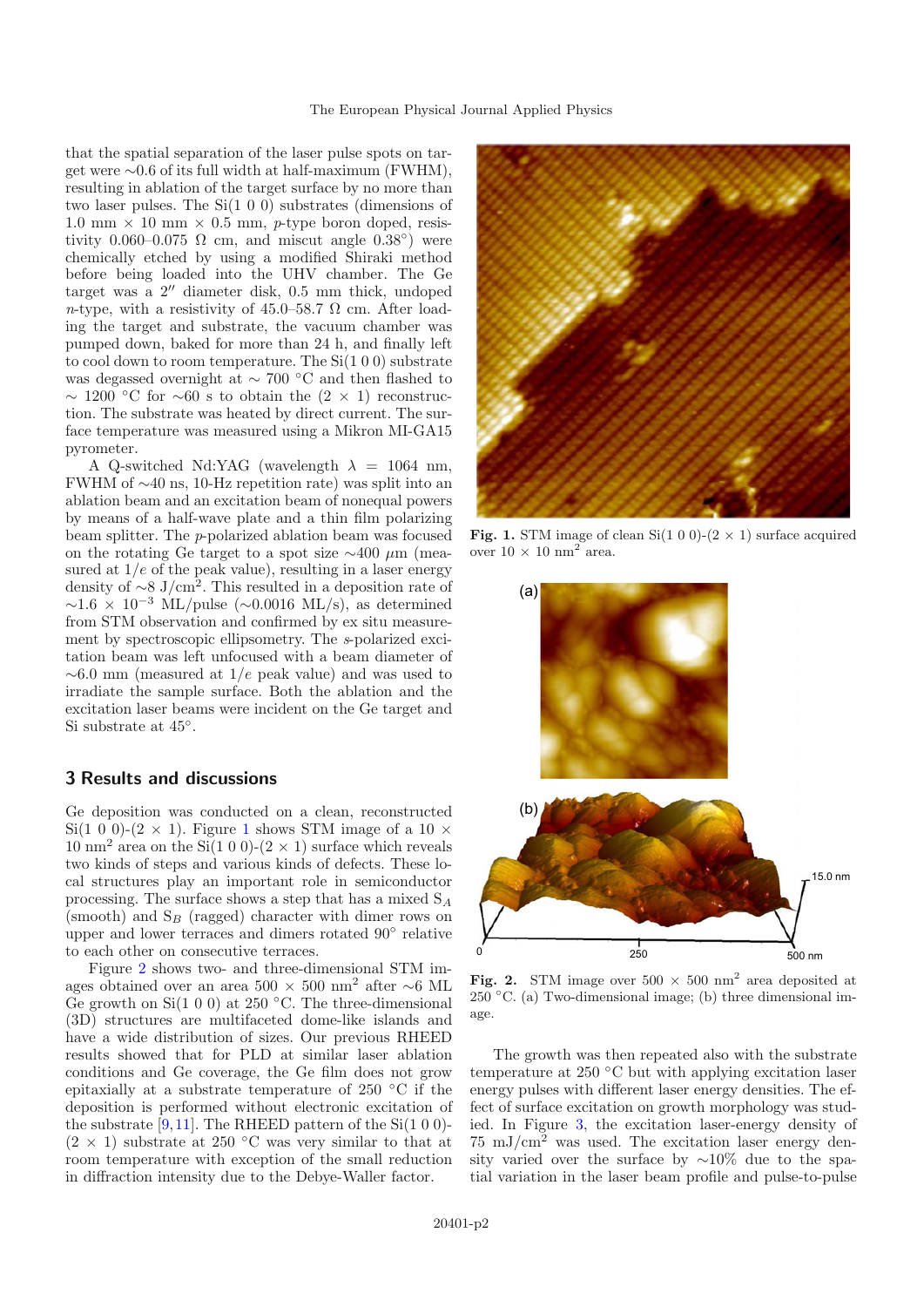A. Oguz Er and H.E. Elsayed-Ali: STM study of pulsed laser assisted growth of Ge quantum dot on Si(1 0 0)-(2  $\times$  1)



<span id="page-3-0"></span>Fig. 3. Ge coverage on Si(1 0 0) at (a) 2 ML, (b) 4 ML, (c) 5 ML and (d) 6 ML when 75 mJ/cm<sup>2</sup> excitation laser energy density was used. (All images are  $500 \times 500 \text{ nm}^2$ ). Deposition was performed at 250 °C. STM observation conducted at room temperature. The color scale bar at the side of each image represents the height in nm. The arrow in (a) points to a Ge cluster on top of a wetting layer 2D patch.

fluctuations. Growth formation was studied at different Ge coverages. At 2 ML, flat patches of the Ge wetting layer are observed with a few Ge clusters grown on top of the wetting layer, as shown in Figure [3a](#page-3-0). As the coverage was increased to ∼4 ML, 3D islands started to appear, as shown in Figure [3b](#page-3-0). At this coverage, the faceting of islands is mainly  $\{1\ 0\ 5\}$  with the Si(1 0 0) plane. Figure [3c](#page-3-0), obtained at 5 ML coverage, shows  $\{1\ 0\ 5\}$ faceted pyramidal-shaped islands along with square-based islands. When the Ge coverage reaches ∼6 ML, the islands maintain the same morphology while their average island major length increases, as shown in Figure [3d](#page-3-0). The STM image obtained at 6 ML shows islands well distributed over the surface area and with similar shapes and sizes. Three distinctive island shapes are observed. These are rectangular-based huts, square-based pyramids and some multifaceted domes. The majority of these islands are square-based pyramidal with a fraction of huts and domes. The faceted shape of islands is indicative of the crystalline growth at this condition. Figure [4](#page-3-1) shows the size distribution of islands obtained at 6 ML coverage and shows that the average island major length is ∼68 nm while the most expected length is 70 nm. The full width at half-maximum (FWHM) of the size distribution is 21 nm. The coverage ratio is ∼36%, and island density is  $3.0 \times 10^{10}$  island/cm<sup>2</sup>.



<span id="page-3-1"></span>**Fig. 4.** The size distribution of the major length of islands for 6 ML Ge coverage. The excitation laser energy density is 75 mJ/cm<sup>2</sup> while ablation laser energy density is  $8 \text{ J/cm}^2$ . Deposition was performed at 250 ◦C. STM observation conducted at room temperature.

Figure [5](#page-4-0) shows the characteristic individual island at ∼6 ML Ge coverage at different excitation laser energy densities. Figure [5a](#page-4-0) shows predominantly rectangularbased huts when  $25 \text{ mJ/cm}^2$  excitation laser energy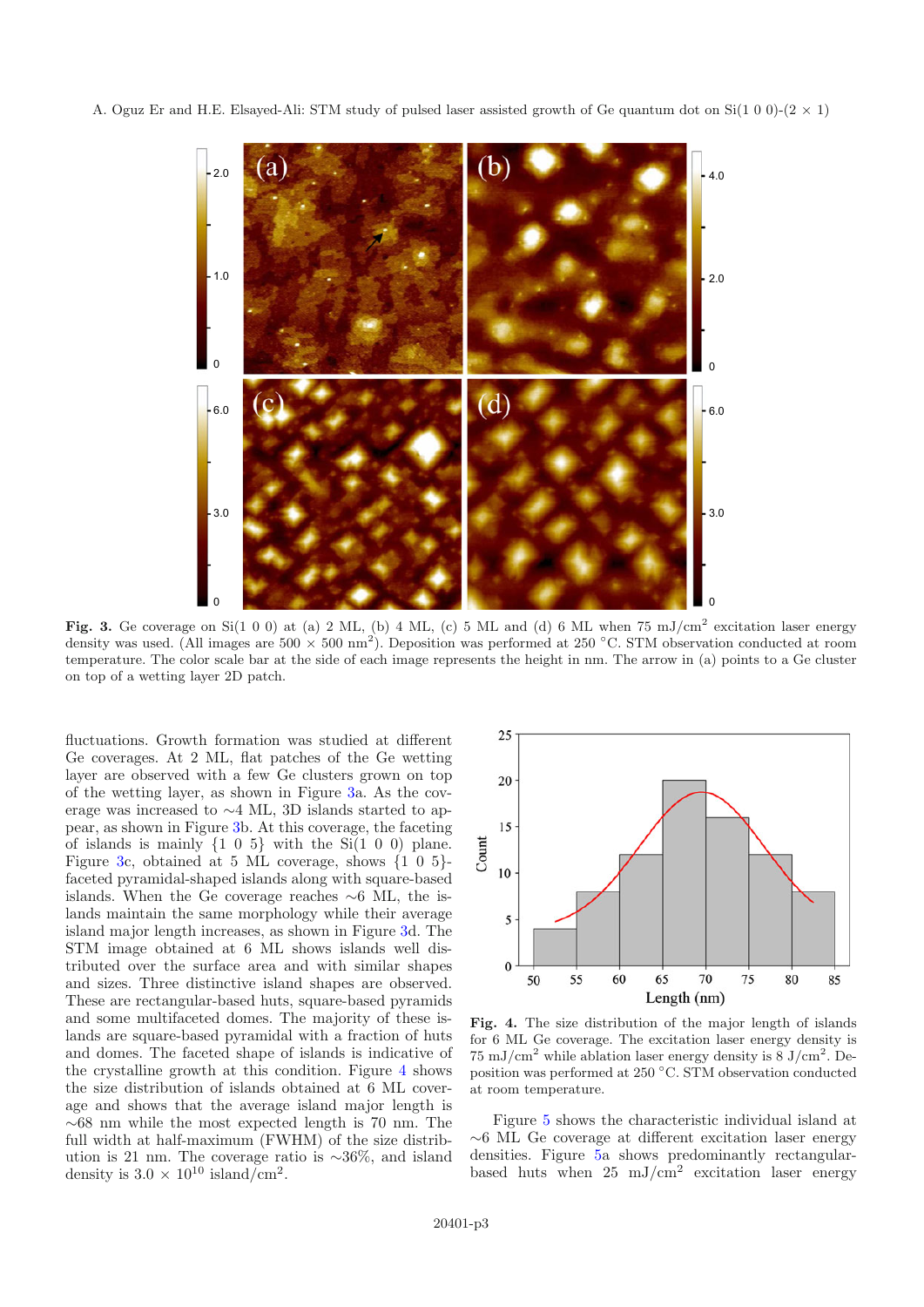#### The European Physical Journal Applied Physics



<span id="page-4-0"></span>Fig. 5. STM image of Ge islands inside over an area of  $500 \times 500$  nm<sup>2</sup> when laser energy densities of (a) 25 mJ/cm<sup>2</sup>, (b) 50 mJ/cm<sup>2</sup>, (c) 75 mJ/cm<sup>2</sup> and (d) 100 mJ/cm<sup>2</sup> are used for excitation. The inset shows the predominant shape of islands.

density was used. When the excitation is increased to  $50 \text{ mJ/cm}^2$ , it was observed that the average island's size increases, as shown in Figure [5b](#page-4-0). This trend continues when the laser energy density is increased to  $75 \text{ mJ/cm}^2$ . as shown in Figure [5c](#page-4-0). It was observed that the lateral aspect ratio, defined as minor length/major length, is decreasing when excitation energy is increased [\[11](#page-6-10)]. Finally, Figure [5d](#page-4-0) shows characteristic island shape obtained when  $100 \text{ mJ/cm}^2$  excitation laser is used. In this case, domes are observed to be the dominant shape, with island size relatively larger compared to other films. As can be seen from Figure [6,](#page-4-1) the average island major length increases with the excitation laser energy density.

The rectangular-based huts and square-based pyramids transform into dome-shaped islands while the average length, height and area increase with the increase of the excitation laser energy density from 25 to 100 mJ/cm<sup>2</sup>. Although the morphology of the final films changes with the excitation laser energy density, the faceting planes of the individual islands do not change. When the lowest laser energy density is used, most of the islands consisted of pyramidal-shaped islands, mainly {105}-faceted islands with different shapes and sizes. When  $25 \text{ mJ/cm}^2$ excitation laser energy density is used and after ∼6 ML deposition, we generally observed small size  $( $40 \text{ nm}$ )$ 



<span id="page-4-1"></span>**Fig. 6.** The dependence of the size the major length of islands on the excitation laser energy density. Deposition was performed at 250 ◦C, while STM observation was conducted at room temperature.

square-based islands, while at larger laser energy densities, rectangular-based islands also appeared with same faceting. When  $100 \text{ mJ/cm}^2$  is used, the faceting basically remained the same, while the size and height increased, as it can be seen in Figure [5d](#page-4-0).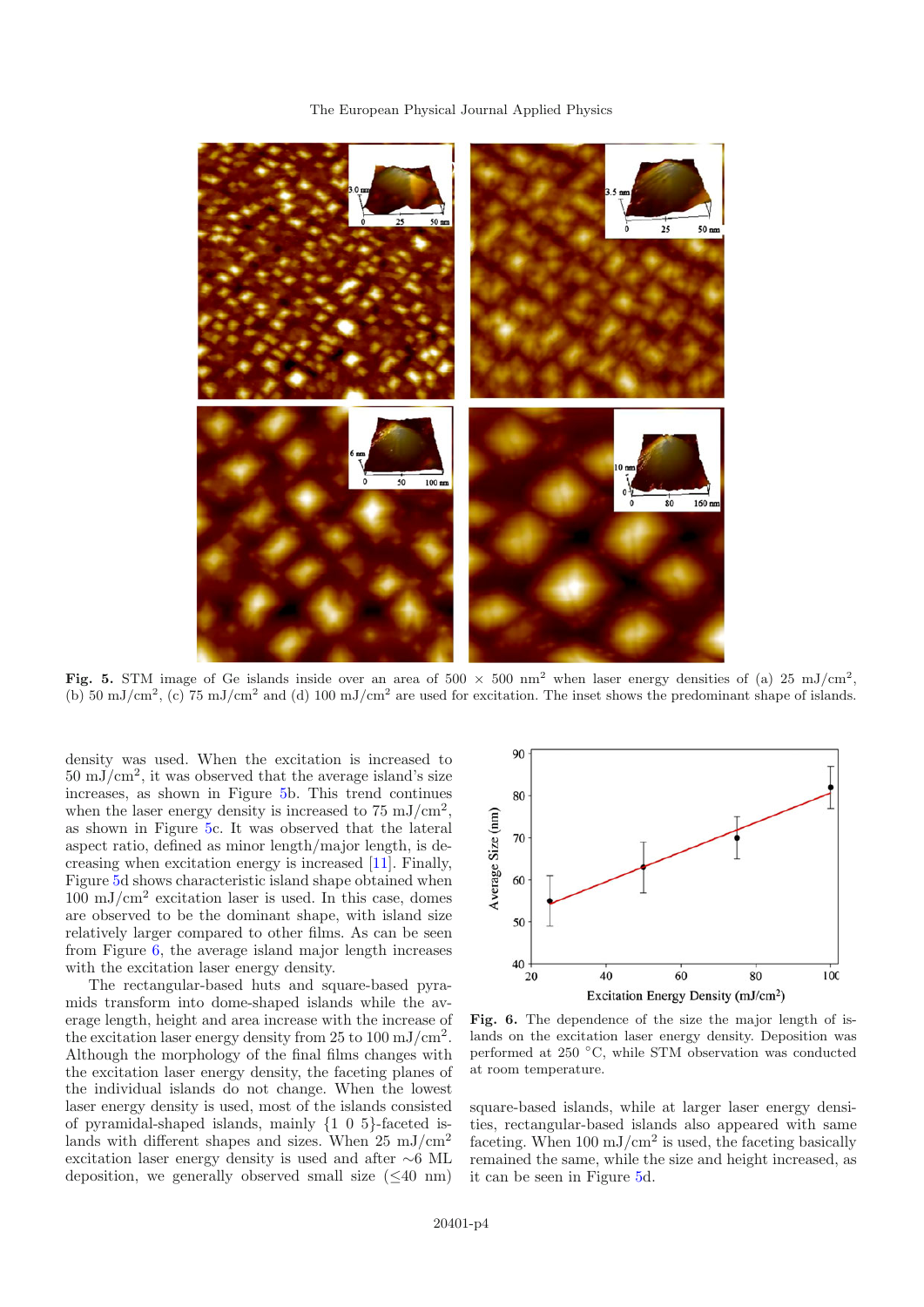When the surface is irradiated by the pulsed laser, the initial effect is to generate electron-hole pairs. Bulk silicon has an indirect bandgap of 1.12 eV. The primary effect of the 1064 nm (1.17 eV) nanosecond laser light on the Si substrate is bulk-valence excitation to generate holes and electrons with small excess energies. The energy density of the ns laser pulses used is well below the melting threshold of Si.

The surface temperature rise due to laser heating was calculated by using a one-dimensional heat-diffusion model. The maximum temperature rise due to absorption of the 1064 nm excitation laser in the skin depth of Si  $(\sim 60 \mu m)$  was found to be  $\sim 23$  °C at 100 mJ/cm<sup>2</sup> excitation energy density. The surface temperature drops to the substrate temperature by heat diffusion in  $\sim 0.1$  μs. For Ge, the skin depth for 1064 nm is ∼200 nm, and the maximum temperature rise in this case is  $\sim 200$  °C if irradiated with  $100 \text{ mJ/cm}^2$ , which is the maximum laser energy density used during the present work.

The results show that irradiation of the substrate by the excitation laser has an effect on Ge growth similar to that observed when the substrate temperature is raised. Basically, there appears to be a mechanism driven by the excitation laser that results in enhanced Ge adatom surface diffusion. The macroscopic diffusion of Ge atoms adsorbed on the Si(1 0 0)-(2  $\times$  1) surface has been shown to follow the Arrhenius behavior  $[12]$ :  $D = D_0 \exp[-E_T/kT]$ , where  $D_0 = 4.3 \times 10^{-4}$  cm<sup>2</sup>/s is a pre-exponential constant,  $E_T = 1.17$  eV is the activation energy and k and *T* are the Boltzmann's constant and temperature, respectively. The Ge atoms move just  $\sim 1.6 \times 10^{-11}$  cm in 100 ns at 250 ◦C, which is clearly too small to affect the nucleation and growth mechanism. Therefore, the temperature rise due to laser heating could be excluded as a possible mechanism affecting Ge growth morphology due to the short temperature excursion time and small temperature rise.

An electron or a photon interacting with the surface can induce an electronic excitation. Emission of ions or neutral particles due to this excitation can occur. Such processes are referred to as desorption induced by electronic transitions (DIET). Two established DIET mechanisms are the Knotek-Feibelman (KF) model and the Menzel, Gomer and Redhead (MGR) model [\[13](#page-6-12)[–15\]](#page-6-13). However, due to small photon energy in the present study, which is only ∼0.05 eV above the Si bandgap, the electronic transition probability for DIET will be too small to cause any desorption or significant vibrational excitation at the Si surface.

The two-hole localization (THL) model was proposed and applied successfully to explain electronically induced bond rupture at Si and other surfaces [\[16](#page-6-14)]. This model assumes that surface bond rupture, leading to neutralatomic desorption, can be induced by strong lattice relaxations associated with localization of two valence holes on the same surface bond. The localization of the second hole causes strong vibrations of the surface atom, which could lead to bond breaking. Atoms could be ejected due to this transient strong lattice vibration (phonon kick) with a distribution of translational energies that starts from a given onset [\[17](#page-6-15)]. Vibrational relaxation after electronic excitation would lead to many phonons being emitted. The lattice forms a continuum of motions that can absorb the energy of the vibrational relaxation. As the energy of the surface atoms increases, the bonded atoms vibrate more strongly. If the phonon kick perpendicular to the surface imparted to a surface atom is not sufficient to cause desorption, the enhanced vibrational motion could lead to increased surface diffusion.

A possible scenario involves electron-hole generation in the substrate followed by hole diffusion to the surface and two-hole localization [\[16](#page-6-14)]. The laser-induced desorption of Si adatoms on Si(1 0 0)-(2  $\times$  1) when the surface is excited by 1064 nm, 3.5 ns laser pulses was investigated [\[18\]](#page-6-16). Their results show that electronic excitation causes desorption of Si atoms from a certain adatom configuration. The desorption yield was super-linearly dependent on the laser fluence and, therefore, was consistent with the THL model. The results show that free holes are more effectively trapped at surface-defect sites. This suggests that substrate excitation during deposition causes hole localization preferentially at adatom sites. For laser irradiation with a fluence of  $12 \text{ mJ cm}^{-2}$ , the total vacancy generation density was  $\sim$ 2.5 × 10<sup>-3</sup> ML after 1000 pulses and  $\sim 5.6 \times 10^{-3}$  ML after 10 000 pulses, showing saturation in vacancy density generation with laser pulses as was also predicted theoretically [\[18](#page-6-16)]. In the present study, the laser pulse was split into two; one used for ablation while the other for excitation. Thin film growth and laser excitation were occurring simultaneously. The deposition rate was  $\sim$ 1.6 × 10<sup>-3</sup> ML/pulse, which is much higher than any expected vacancy production per pulse. Therefore, vacancy production by laser irradiation is expected to have negligible contribution to the growth morphology. It is the excitation-induced increase in the surface diffusion of adatoms that affects the growth. Moreover, heating Si(1 0 0)-(2  $\times$  1) to 250 °C does not affect its surface structure except for the small increase in surface atom mean vibrational amplitude due to the Debye-Waller factor. For clean Si(1 0 0) surface, the  $(2 \times 1)$  reconstruction is stable up to  $930\pm20$  K at which a structural phase transition starts to occur [\[19](#page-6-17)].

Once the Ge wetting layer is formed, THL can occur on the Ge surface. At 250 ◦C, the indirect Ge energy bandgap is 0.57 eV and Ge has a direct bandgap at 0.7 eV. The absorption coefficient of 1064 nm in Ge is  $1.6 \times 10^4$  cm<sup>-1</sup>, leading to significantly higher electron-hole generation in the Ge wetting layer than the Si substrate. The hole density in Ge due to absorption of the  $100 \text{ mJ/cm}^2$ ,  $1064 \text{ nm}$ laser pulse is  $\sim 10^{23}$  cm<sup>-3</sup>. The surface hole density depends on many parameters that include surface recombination and diffusion across the Ge/Si interface. We are not aware of any study done on electronic bond breaking on electronically excited Ge surfaces. However, the THL mechanism, followed by the phonon-kick, is applicable to semiconductors in general. It is energetically possible that this mechanism could be effective on Ge surfaces. The phonon-kick has to transfer enough energy to the top atom along the bond direction to break that bond. When energy transfer is not sufficient for bond breaking, then the atom